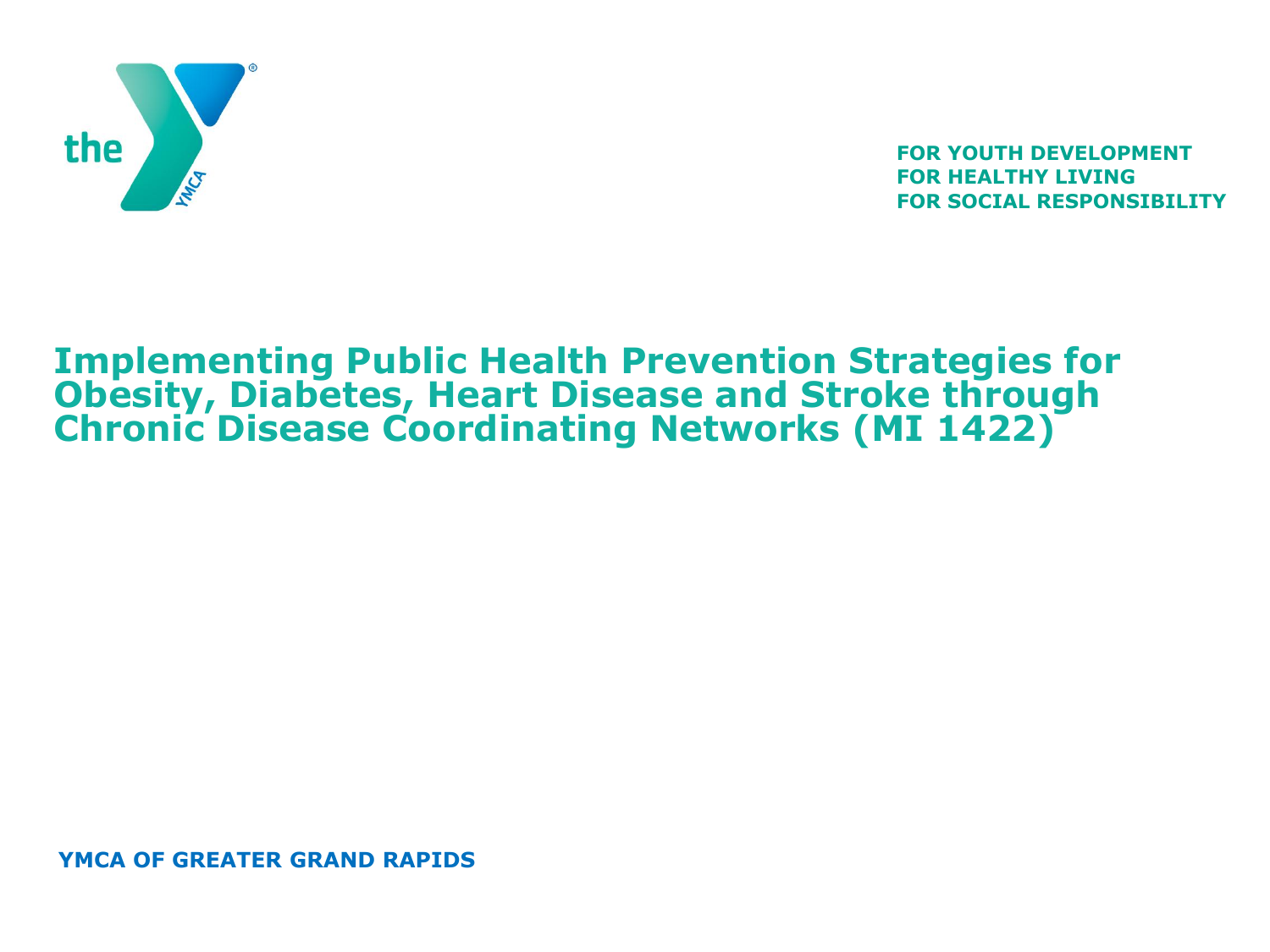### **Coordinated Health Impact Alliance**

Purpose:

To implement approaches to prevent obesity, diabetes, heart disease and stroke among adults living in Kent County, with a priority focus on the population living in Grand Rapids' vulnerable Hope Zone neighborhoods.

| <b>Race and Ethnicity:</b>                                               |         | <b>Kent County   City of Grand Rapids</b> | <b>Hope Zones</b> |  |  |
|--------------------------------------------------------------------------|---------|-------------------------------------------|-------------------|--|--|
| <b>Hispanic/Latino</b>                                                   | $9.7\%$ | 15.6%                                     | 36.1%             |  |  |
| <b>African American</b>                                                  | $9.4\%$ | 20.1%                                     | 35.6%             |  |  |
| White                                                                    | 76.0%   | 59.0%                                     | 24.4%             |  |  |
| <b>All Other Groups**</b>                                                | 4.9%    | 5.3%                                      | 3.9%              |  |  |
| <b>** (American Indian, Asian, Native Hawaiian, Multi-Racial, Other)</b> |         |                                           |                   |  |  |

| <b>Indicator of need</b>                  | <b>Kent County</b> | <b>Grand Rapids</b> | <b>Hope Zones</b> |
|-------------------------------------------|--------------------|---------------------|-------------------|
| <b>Population density per square mile</b> | 711                | 4,236               | 6,200             |
| Income below poverty level                | 14.3%              | 24.3%               | 37.0%             |
| No High School diploma                    | 12.1%              | 18.6%               | 37.1%             |
| <b>Unemployment Rate</b>                  | 10.2%              | 17.5%               | 25.6%             |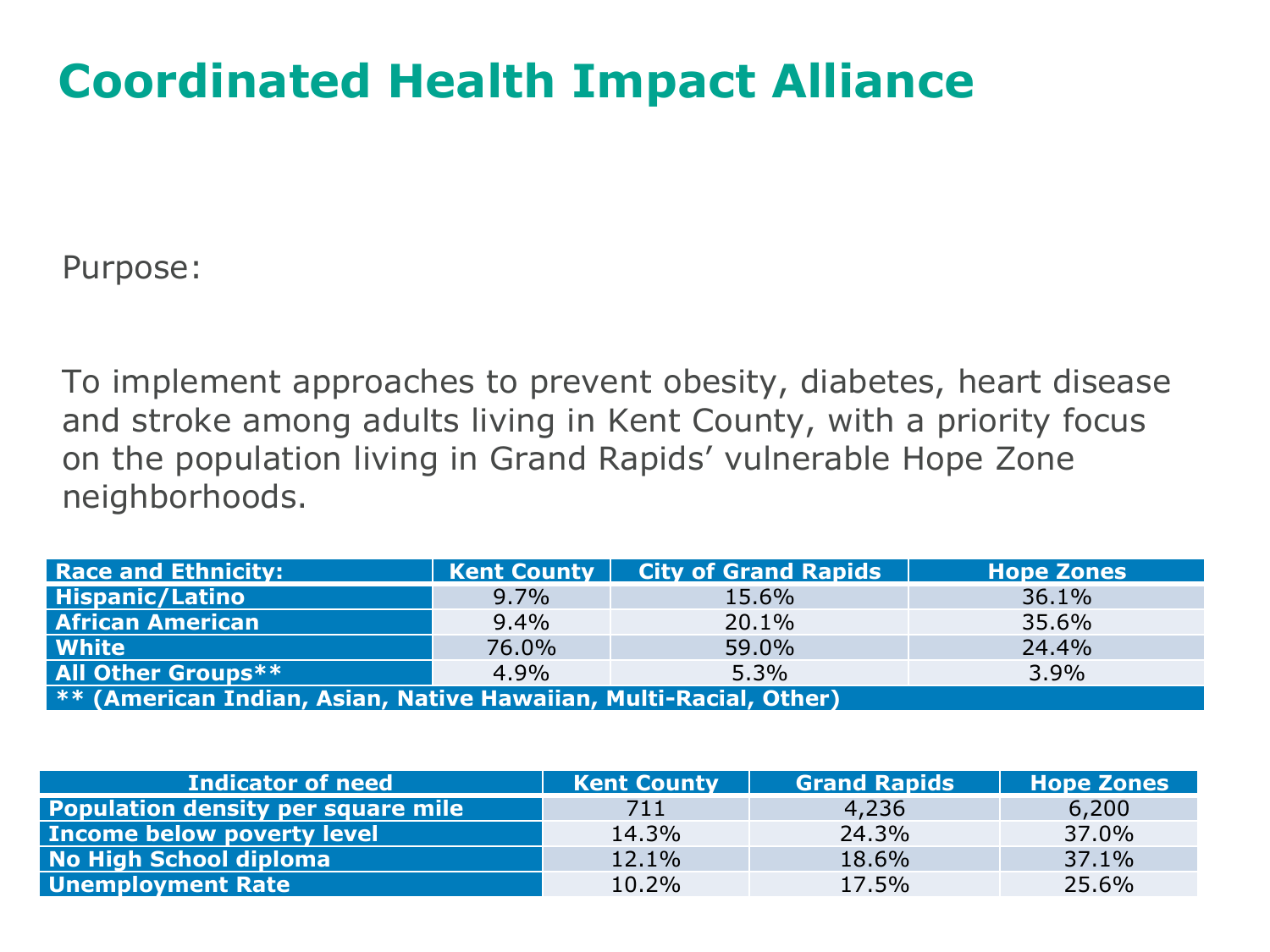## **COLLABORATION**

#### **Coordinated Health Impact Alliance partners:**

- YMCA of Greater Grand Rapids
- Cherry Health
- Kent County Health Department
- Ferris State University College of Pharmacy
- Spectrum Health Healthier Communities
- Priority Health
- United Way 2-1-1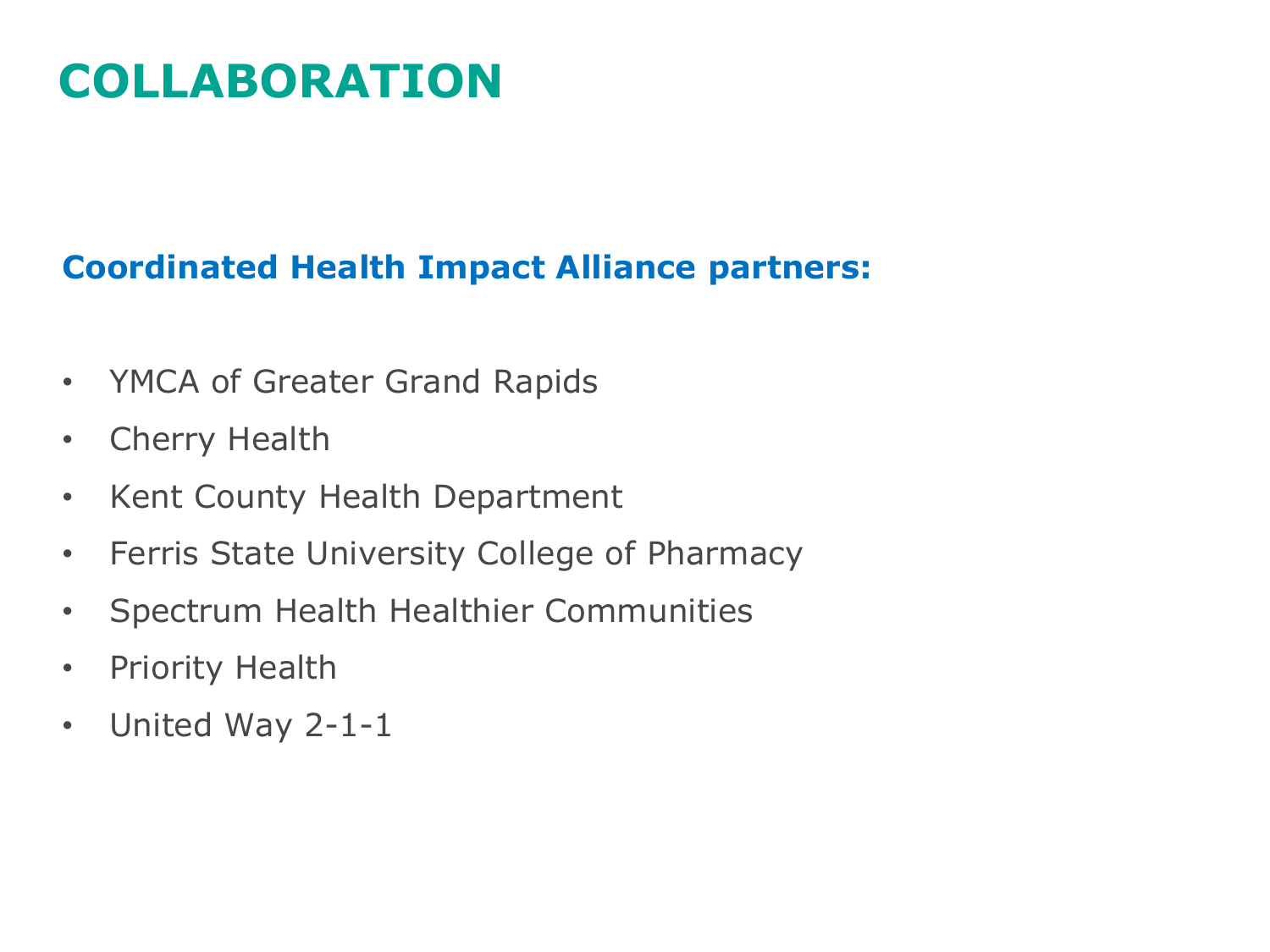### **OUTCOMES**

#### **1) Increase consumption of nutritious food and beverages**

- Healthy Corner Store Initiative
- Nutrition policies at hospitals and workplaces

### **2) Increase physical activity**

– Improved walking routes and trails

#### **3) Increase engagement in lifestyle change**

– Diabetes Prevention Program

#### **4) Improve medication adherence for adults with high blood pressure**

- Using Electronic Health Records
- Promoting self-monitoring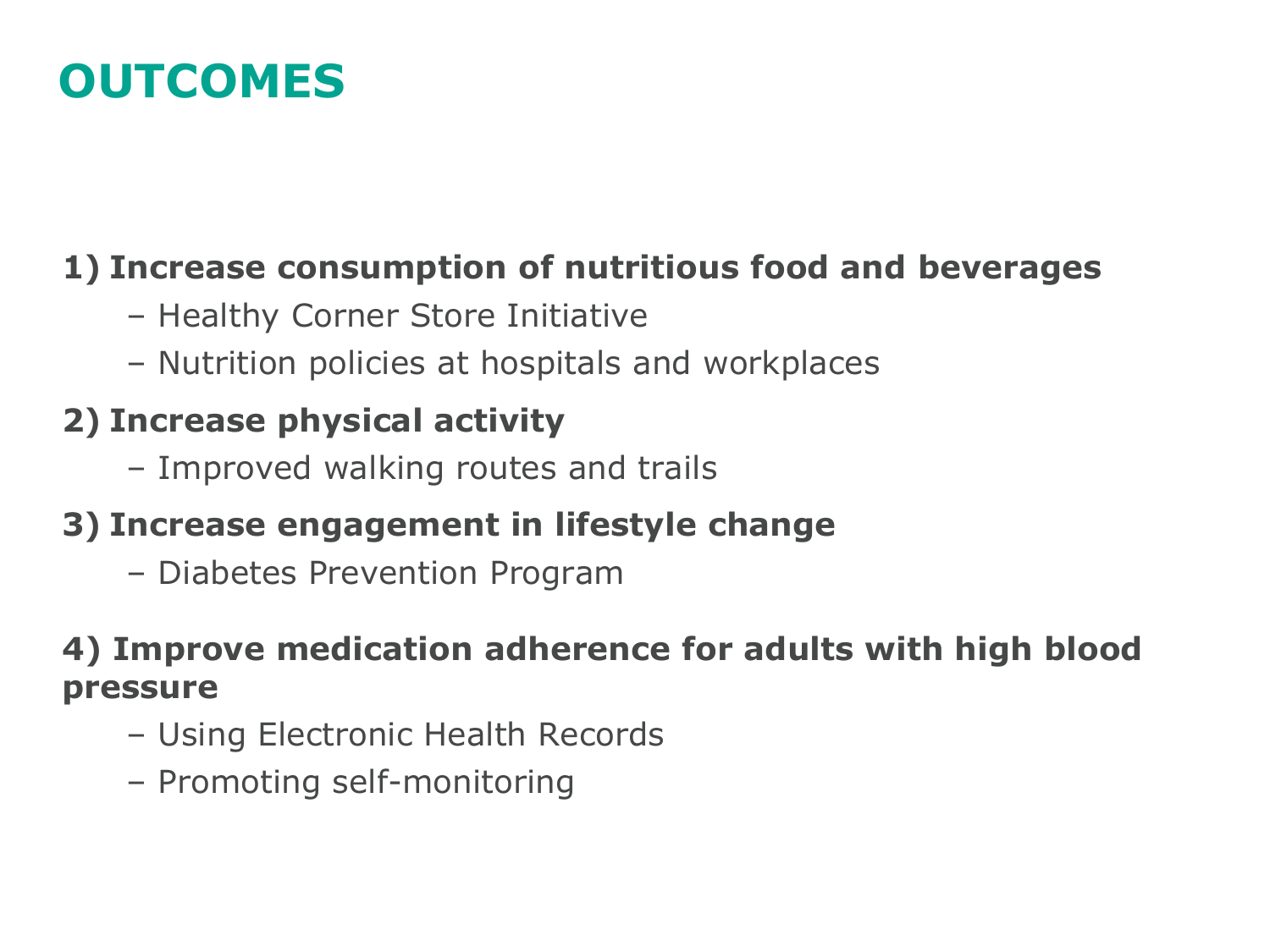### **INCREASING ENROLLMENT IN DPP**

• Implement a referral system that builds community-clinic linkages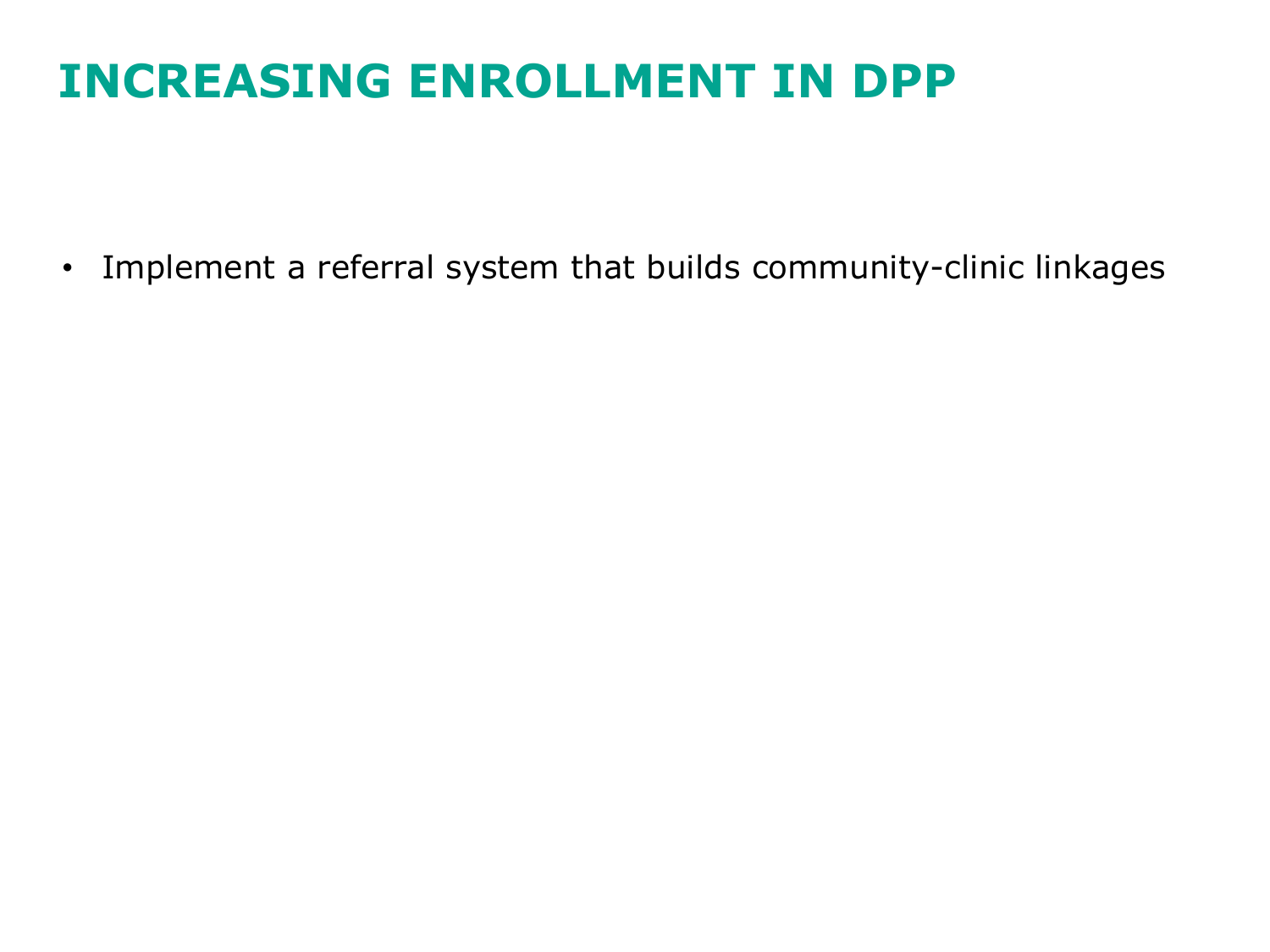### **EDUCATING EMPLOYERS**

The Y is working toward a system where employers agree to reimburse or incentivize employees to participate in DPP.

- Healthy employees are more productive and have lower health care costs
- Worksite programs are convenient for employees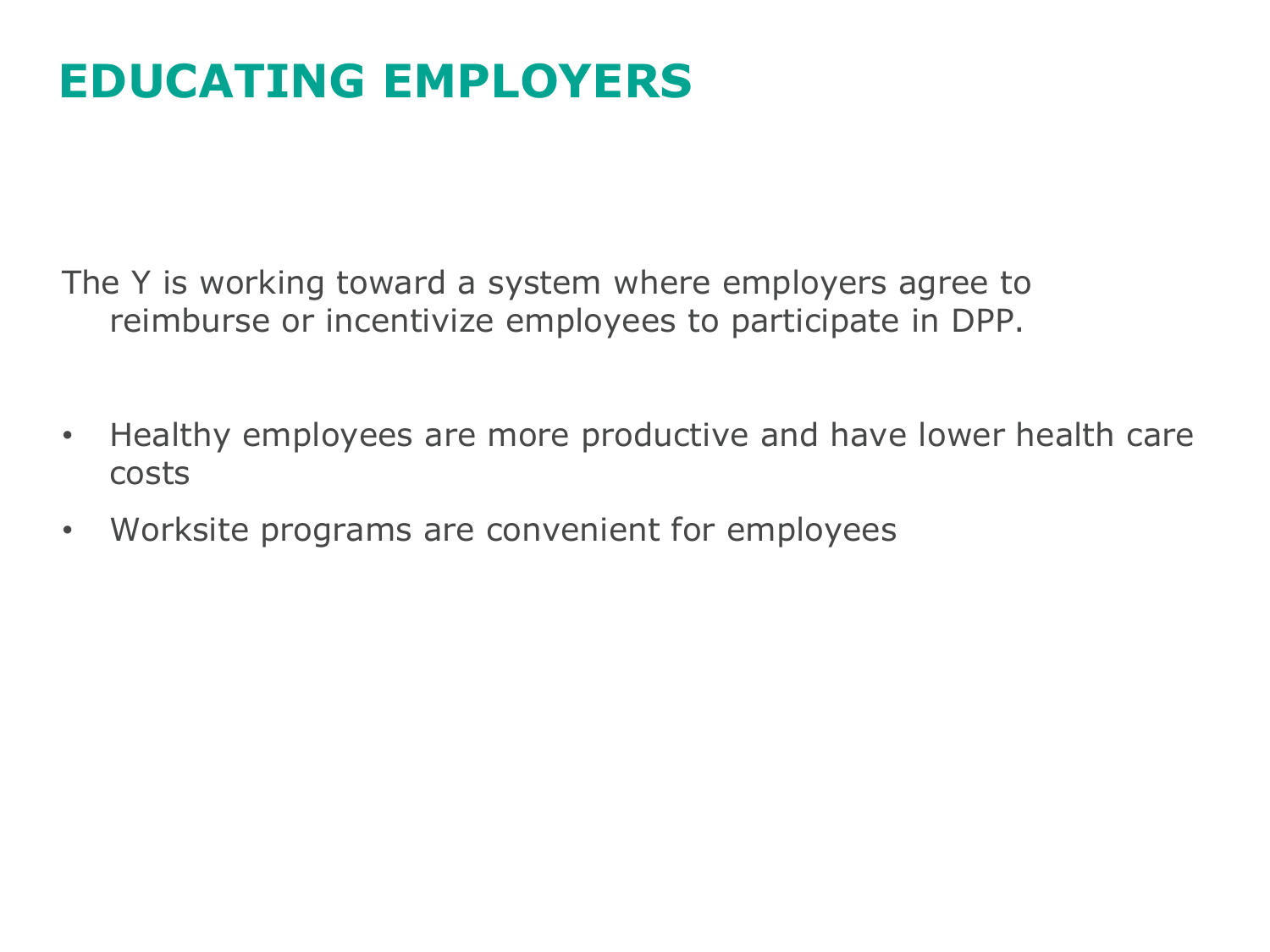### **ENGAGING INSURERS**

#### **Priority Health Partnership**

- Scan Electronic Health Records to identify high risk members
- Refer high risk members through letters and phone calls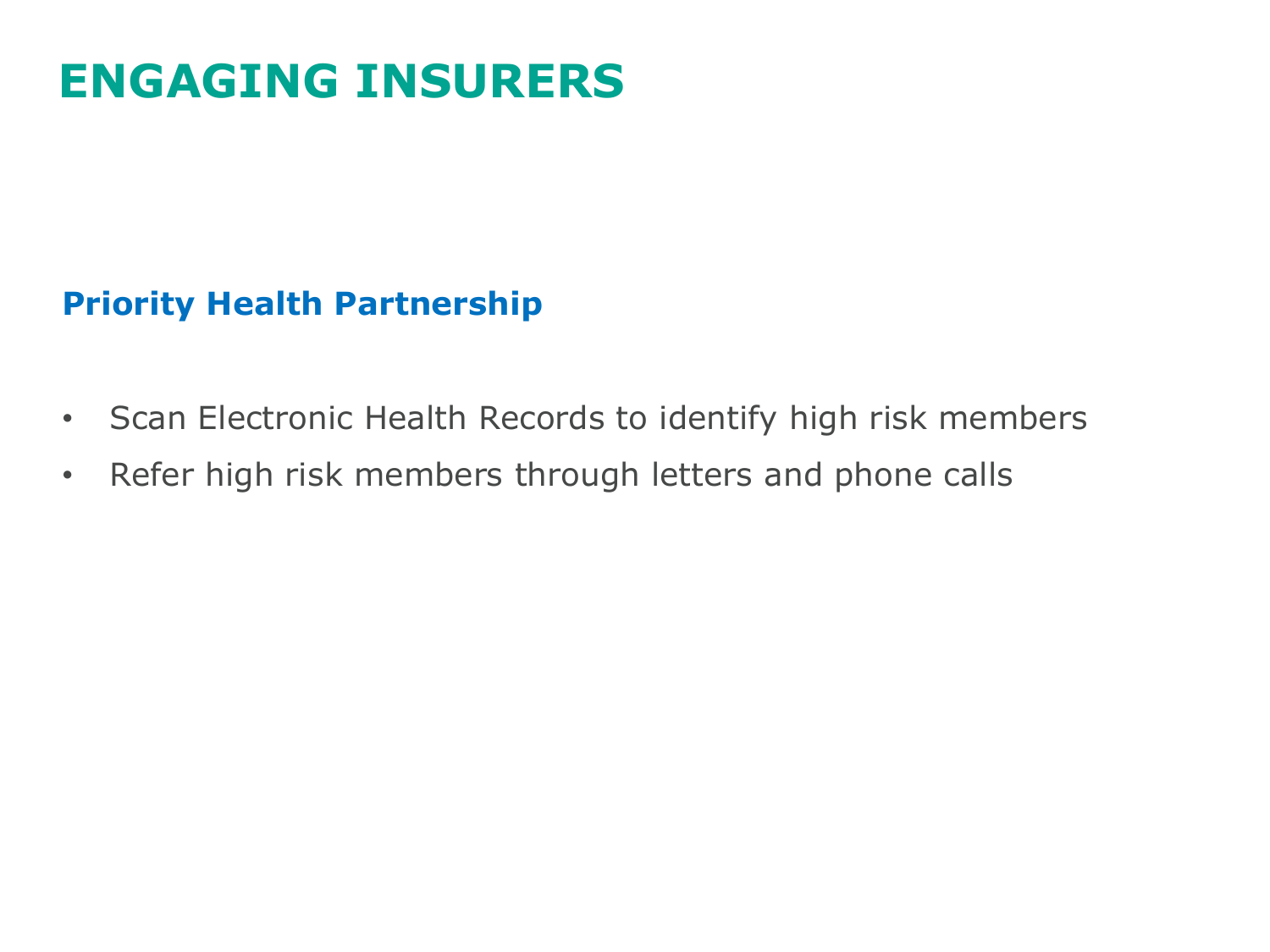### **THIRD PARTY REIMBURSEMENT**

Y-USA has secured a number of third party payers across the country to reimburse participants based on the following formula:



United Health and many others currently reimburse.

Talks are in progress with Priority Health and Blue Cross Blue Shield of Michigan